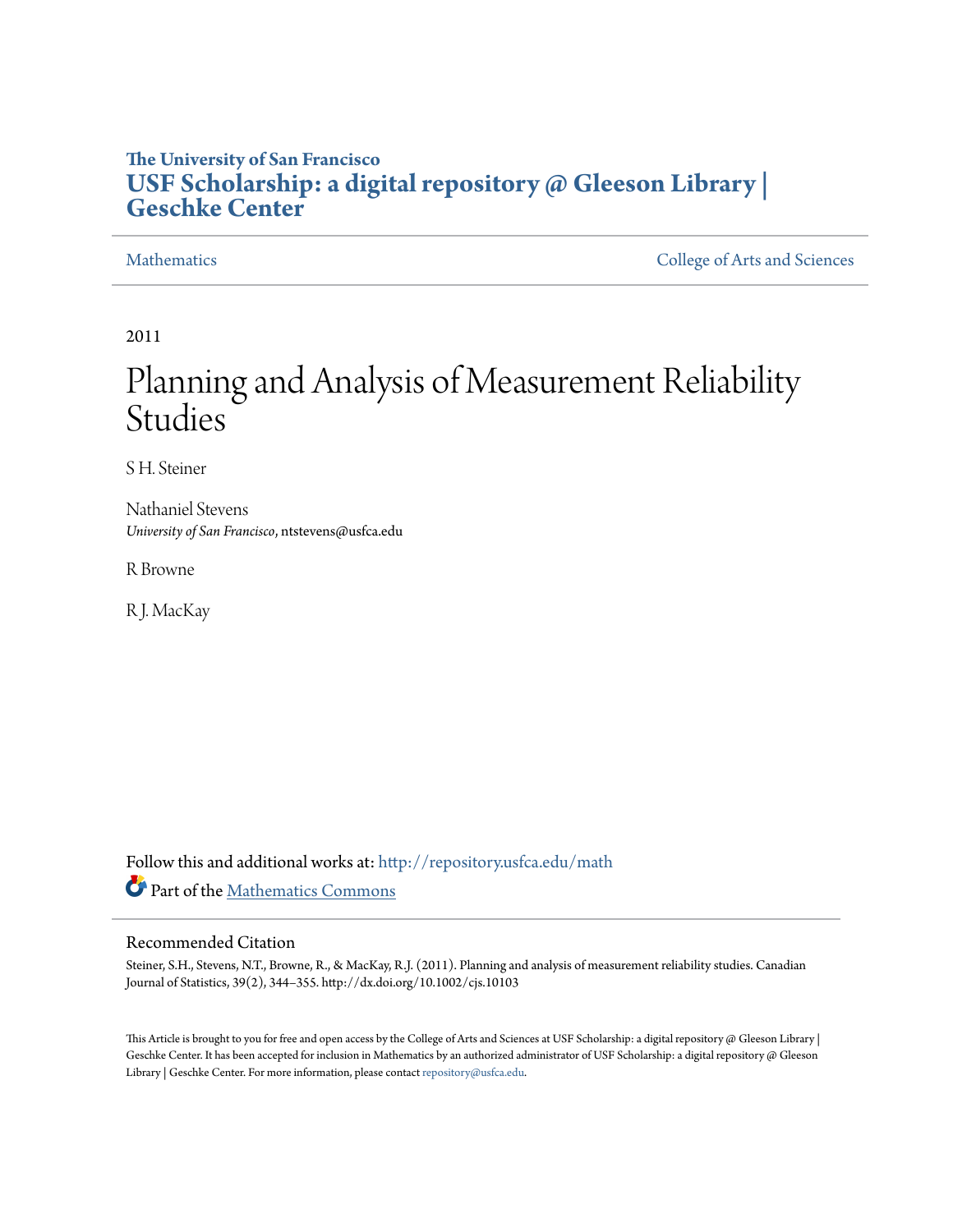This is the peer reviewed version of the following article: Steiner, S.H., Stevens, N.T., Browne, R., & MacKay, R.J. (2011). Planning and analysis of measurement reliability studies. Canadian Journal of Statistics, 39(2), 344–355. http://dx.doi.org/10.1002/cjs.10103, which has been published in final form at http://dx.doi.org/10.1002/cjs.10103. This article may be used for non-commercial purposes in accordance with Wiley Terms and Conditions for Self‐Archiving.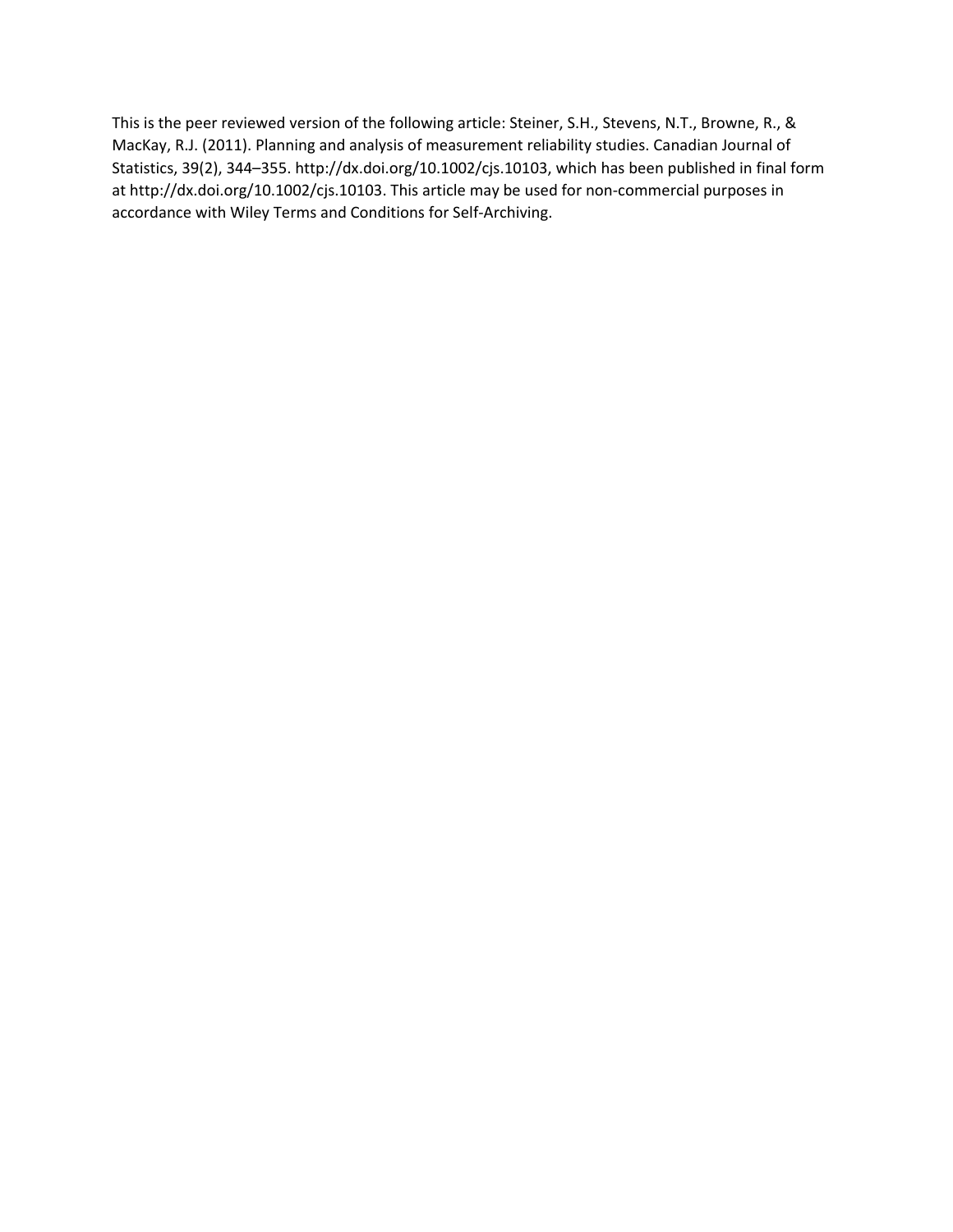## **Planning and analysis of measurement reliability studies**

Stefan H. STEINER<sup>1\*</sup>, Nathaniel T. STEVENS<sup>1</sup>, Ryan BROWNE<sup>2</sup> and R. Jock MACKAY<sup>1</sup>

<sup>1</sup> *Business and Industrial Statistics Research Group, Dept. of Statistics and Actuarial Sciences, University of Waterloo, Waterloo, N2L 3G1 Canada*

<sup>2</sup> *Dept. of Mathematics and Statistics, University of Guelph, Guelph, N1G 2W1 Canada*

*Key Words:* Guage Repeatability; Guage Reproducibility; Intraclass Correlation; Random Effects; Study Design *MSC 2010:* Primary 62P30

*Abstract:* In the traditional plan for assessing the reliability of a measurement system, a number of raters each measure the same group of subjects. If the system has a large number of raters, we recommend a new set of plans that have two advantages over the traditional plan. First, the proposed plans provide greater precision for estimating the intraclass correlation coefficient with the same total number of measurements. Second, the plans are flexible and can be adapted to constraints on the number of times any subject can be assessed or the number of times any rater can make an assessment. We provide a simple tool for planning a reliability study, access to the software for the planning in the case where there are constraints and an example to demonstrate the analysis of data from the proposed plans.

#### **1. INTRODUCTION**

Reliability studies are widely used in medical and other contexts to assess both new and existing measurement systems. See Shoukri *et al.* (2004) for a review of the design issues, especially sample size, in such studies from a medical perspective. Burdick *et al.* (2005) in their book provide a more extensive review for an industrial perspective. Measurement systems, especially in the medical context, often include a large number of raters or operators who are one source of the variability seen when the same subject is measured more than once by different raters. In this paper, we address the planning and analysis of efficient reliability studies when we can assume the raters used in the study are a random sample from a large population of possible raters. We adopt the following model for a single measurement on one subject that explicitly displays the sources of variation.

$$
Y = P + O + M \tag{1}
$$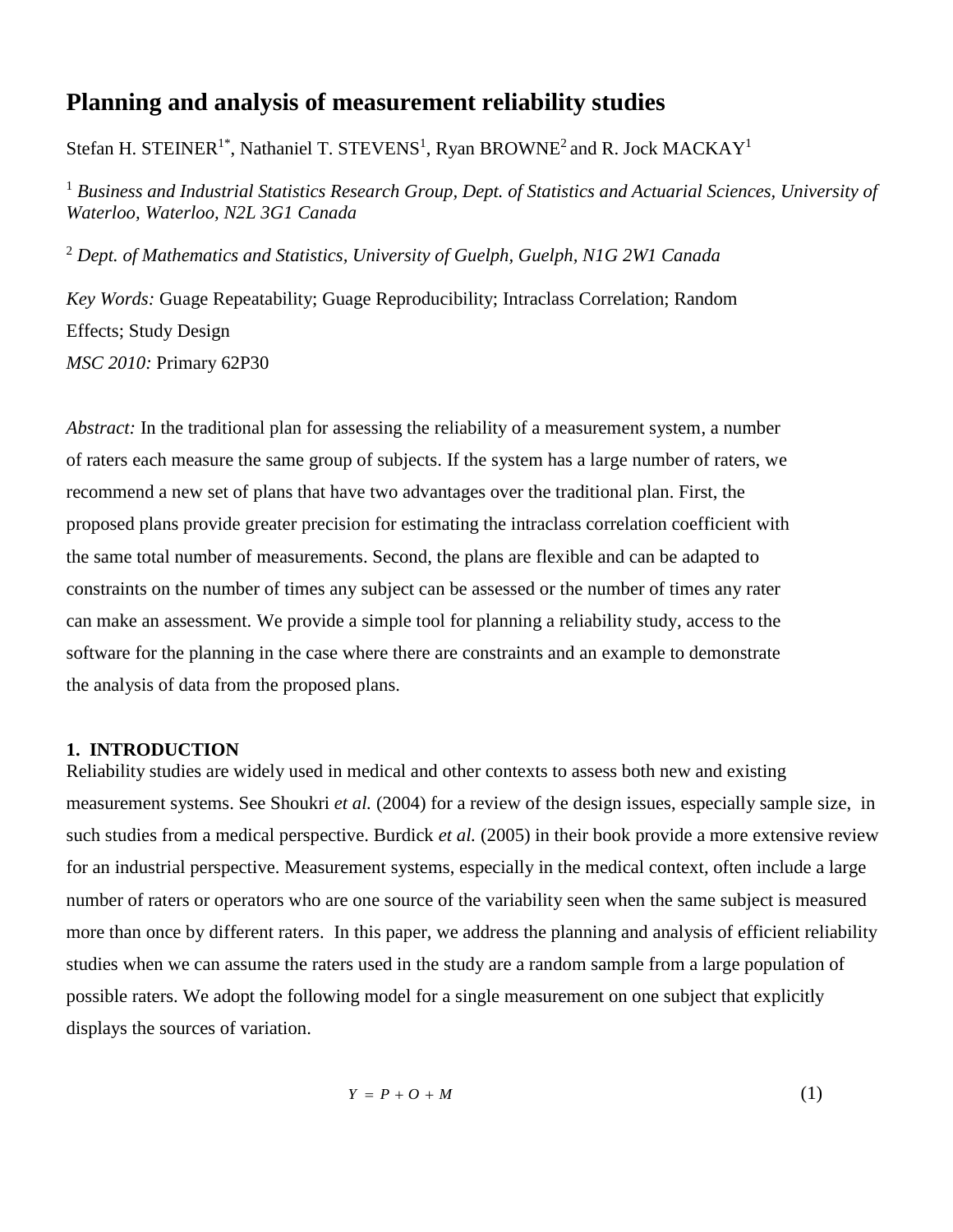The random variable  $Y$  represents the measured value,  $P$  is a random variable representing the true value of the characteristic,  $\hat{o}$  is a random variable representing the rater (operator) effect and  $M$  is a random variable which represents the residual variation due to other sources in the measurement system. We make the usual normality and independence assumptions:  $P \sim N(\mu, \sigma_p^2)$ ,  $Q \sim N(0, \sigma_o^2)$ ,  $M \sim N(0, \sigma_m^2)$  and P, O and M are independent. In model (1),  $\mu$  represents the overall mean measurement,  $\sigma_p$  quantifies the variation due to differences in the actual characteristic values among subjects,  $\sigma_{\rho}$  quantifies the variation due to differences among the raters and  $\sigma_m$  quantifies the variation due to other sources in the measurement system. We see the effects of this final source of variation when there are repeated measurements by a single rater on the same subject. The overall variation due to the measurement system is captured by  $O + M$  with standard deviation  $\sqrt{\sigma_o^2 + \sigma_m^2}$ .

The intraclass correlation coefficient, denoted  $\rho$ , is a standard metric for assessing the quality of a measurement system (Donner *et al*. 1987). The intraclass correlation is the correlation between two measurements on the same subject by different raters. From model (1), we have

$$
\rho = \frac{\sigma_p^2}{\sigma_p^2 + \sigma_o^2 + \sigma_m^2}
$$
 (2)

If  $\rho$  is large the measurement system performs well since the variation due to real differences among the subjects is much larger than the variation introduced by the measurement system. Ideally  $\rho > 0.8$  and any measurement system with  $\rho < 0.5$  is unacceptable. In this paper, in the assessment of a measurement system, we presume that  $\rho$  is the primary parameter of interest. A parameter of secondary interest is  $\frac{2}{m}\left(\sigma_o^2 + \sigma_m^2\right)$  $\delta = \sigma_m^2/(\sigma_o^2 + \sigma_m^2)$ . If  $\delta$  is close to 0, much of the overall measurement variation is due to rater to rater differences; if  $\delta$  is close to 1, the rater to rater differences are relatively small compared to the other sources of variation in the measurement system.

The traditional plan for estimating  $\rho$  is to select k subjects and r raters (at random) and then have each rater measure each subject once for a total of  $N = kr$  measurements [1]. We denote such a plan by  $SP(k, r)$ . We extend model (1) to describe the data from this plan

$$
Y_{ij} = P_i + O_j + M_{ij}, \quad i = 1, ..., k; \ j = 1, ..., r
$$
 (3)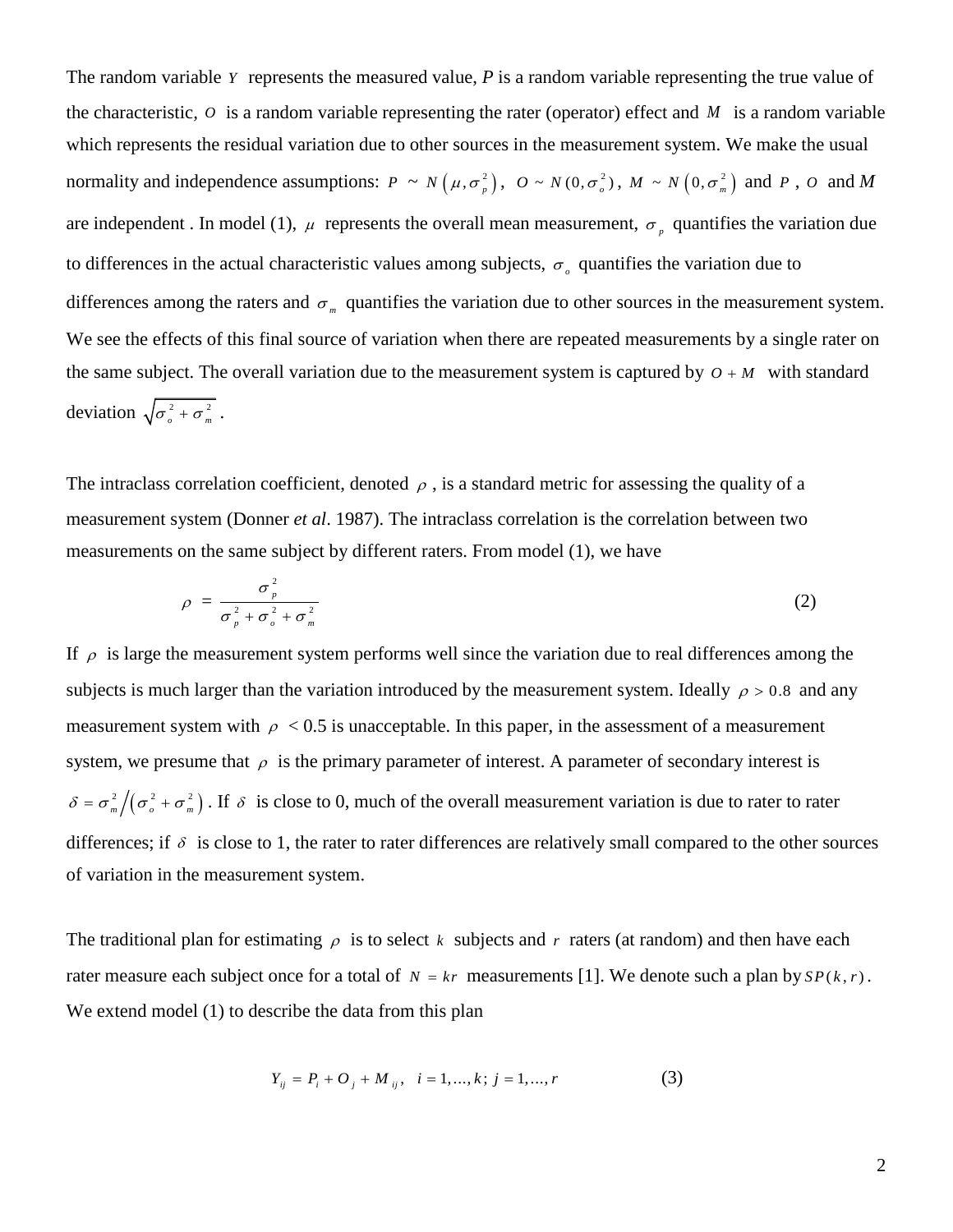where we make the additional assumptions that there is independence both within and between  $\{P_1, ..., P_k\}, \{O_1, ..., O_r\}$  and  $\{M_{11}, ..., M_{kr}\}\$ . In an industrial context, Burdick *et al.* (2005) consider the planning and analysis for  $SP(k, r)$  using model (3).

Donner *et al*. (1987) and Walter *et al*. (1998) discuss optimal choices for *k* and *r* based on maximizing power at a given alternative for a test of the hypothesis  $\rho = \rho_0$ . The test is based on a one-way analysis of variance where in model (3), the rater effects are subsumed into the "other sources" terms, so the model becomes

$$
Y_{ij} = P_i + M_{ij}^*, \quad i = 1, ..., k; \ j = 1, ..., r
$$
 (4)

where we now assume that  $\{P_1, ..., P_k\}$  and  $\{M_{11}^*, ..., M_{k}^*\}$  are independent. Walter *et al.* (1998) present an example where there are 30 subjects and 25 raters available and two further constraints. Due to respondent burden and time considerations, no subject can be measured more than four times and no rater can make more than six measurements. They recommend a plan in which there are five replicates of  $SP(6, 4)$  so that there are 20 raters, 30 subjects and a total of 120 measurements made during the assessment.

Within each of the replicate standard plans, when model (3) is collapsed into model (4), the assumption of independence of the terms  $\{M_{i_j},...,M_{i_j}\}\$  for each rater *j* is violated. If  $\sigma_i$  is relatively large, the correlation between any pair of these terms can be substantial. It is not clear whether the claimed power properties of the optimal design are met. In their discussion, Walter *et al*. (1998) acknowledge this issue and suggest that if there are substantial rater effects, more measurements are required to meet the power requirements.

In this paper, we compare the precision of estimates of  $\rho$  from various standard plans to the precision of the corresponding estimates from multiple replicates of a smaller standard plan. We use different (randomly selected) subjects and raters in each replicate of the *SP*. We denote this plan with *b* replicates by  $SP(k, r)^{b}$ . With a replicated *SP*, we make a total of  $N = krb$  measurements and use kb different subjects and *rb* different raters. The plan proposed by Walter *et al*. (1998), as described above, is 5 *SP*(6, 4) . In our comparisons, we select *k, r* and *b* so that the replicated plans have the same total number of measurements as the standard plans.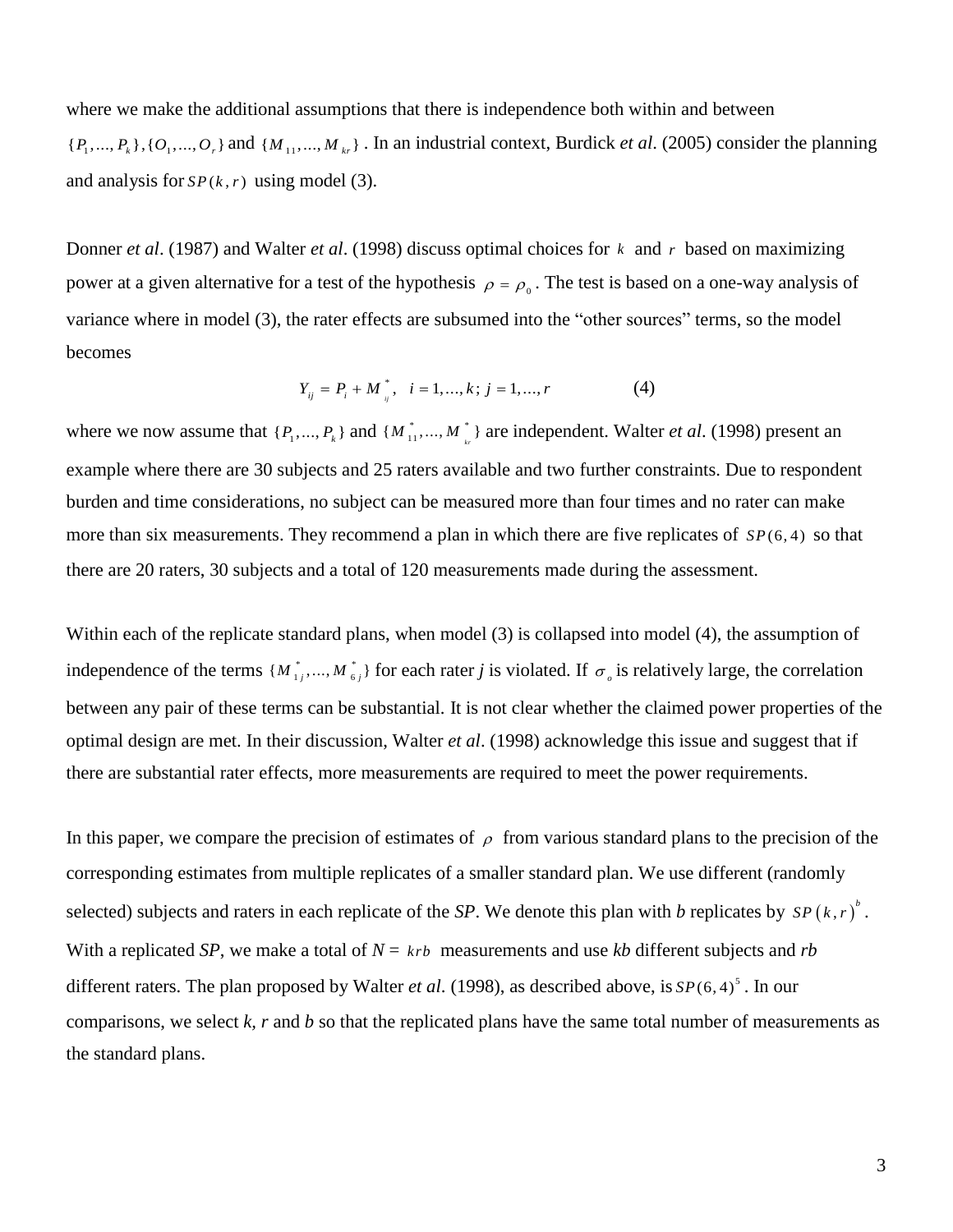We start with a heuristic argument that suggests why replicate standard plans may be more efficient in estimating  $\rho$  than are the corresponding standard plans. Next, we calculate the likelihood function, the Fisher information and a variance approximation for the MLE of  $\rho$  for both standard and replicated standard plans. We then compare the two types of plans and show that multiples of *SP*(2, 2) have good properties. Next we provide a simple contour plot that can be used when planning a reliability study to determine the required number of multiples of  $SP(2, 2)$  to achieve a pre-specified precision for the estimate of  $\rho$ . We also give an example to demonstrate how to estimate  $\rho$  and its standard error with available software. In the subsequent section, we look at cases when there are constraints on the design as described above. Finally, we provide a summary and discuss several issues that arise as a result of this work.

#### **2. REPLICATED STANDARD PLANS**

We motivate the good performance of replicated standard plans with the following argument. Since both the subjects and raters are random effects in model (3), we need a reasonable number of subjects and raters (Burdick *et al.*, 2005) to estimate  $\sigma_n^2$  $\sigma_p^2$  and  $\sigma_o^2$ . In a two-way analysis of variance for *SP(k,r)* (with no interaction), the three sums of squares for subjects, raters and residual have *k*-1, *r*-1 and (*k*-1)(*r*-1) degrees of freedom respectively. These degrees of freedom roughly correspond to how well we can estimate the three variance components  $\sigma_n^2$  $\sigma_p^2$ ,  $\sigma_o^2$  and  $\sigma_m^2$  $\sigma_m^2$ . If *k* and *r* are large enough to produce good estimates of  $\sigma_p^2$  $\sigma_p^2$  and  $\sigma_o^2$ , then we have a very large number of degrees of freedom,  $(k-1)(r-1)$ , to estimate  $\sigma_{m}^{2}$  $\sigma_m^2$ . This lack of balance in the degrees of freedom results in inefficient estimation of  $\rho$  especially when  $\sigma_{m}^{2}$  $\sigma_m^2$  is small. With a replicated plan, on the other hand, with a small number of subjects and raters for each replicate, the number of degrees of freedom within each replicate for each component of variance is similar. With  $SP(2,2)$ <sup>b</sup>, the plan we recommend in the next section, there is one degree of freedom for each component of variance within each replicate. When we then combine information across the replicates using maximum likelihood estimation, there is a much better balance in the information about each component of variance than with a single large standard plan. As we show later, this results in more precise estimation of  $\rho$  when  $\rho > 0.5$ , i.e. for any reasonable measurement system.

It is not clear how to combine the among- and within-replicate sum of squares in order to use ANOVA for the replicated plans. Instead, we use likelihood methods for both planning and analysis. The likelihood for a replicated *SP* is the product of the likelihoods for each of the component *SP* because of the independence assumptions and since each replicate uses different raters and different subjects. We start with likelihood for  $SP(k, r)$  using model (3). We give the details of the derivation and the subsequent calculation of the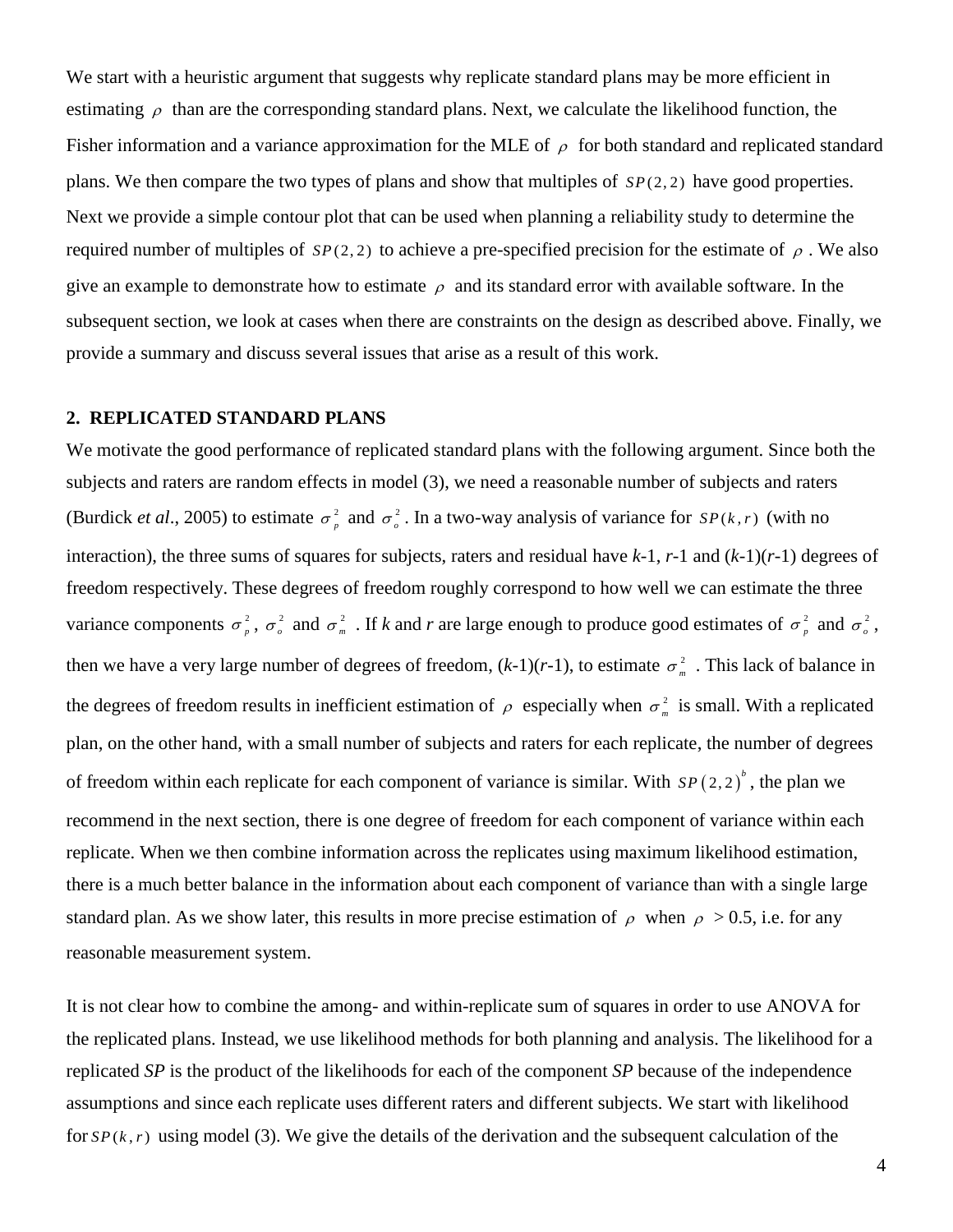Fisher information and variance approximations in the Appendix. We stack the data in a single column vector *y* with the first *r* elements corresponding to subject 1, the next *r* to subject 2 and so on. Using model (3), the distribution of the corresponding random variable, Y, is multivariate normal with mean  $\mu_1$ <sub>kr</sub>, where  $1_k$  is a vector of 1's of length *kr* and variance-covariance matrix

$$
\Sigma_{kr} = I_{kr}\sigma_m^2 + \begin{bmatrix} J_r\sigma_p^2 & 0 & 0 \\ 0 & \ddots & 0 \\ 0 & 0 & J_r\sigma_p^2 \end{bmatrix} + \begin{bmatrix} \sigma_o^2 & 0 & 0 \\ 0 & 0 & \sigma_o^2 \end{bmatrix} \cdots \begin{bmatrix} \sigma_o^2 & 0 & 0 \\ 0 & \ddots & 0 \\ 0 & 0 & \sigma_o^2 \end{bmatrix}
$$
\n
$$
\Sigma_{kr} = I_{kr}\sigma_m^2 + \begin{bmatrix} J_r\sigma_p^2 & 0 & 0 \\ 0 & 0 & J_r\sigma_p^2 \end{bmatrix} + \begin{bmatrix} \sigma_o^2 & 0 & 0 \\ 0 & \ddots & 0 \\ 0 & 0 & \sigma_o^2 \end{bmatrix} \cdots \begin{bmatrix} \sigma_o^2 & 0 & 0 \\ 0 & \ddots & 0 \\ 0 & 0 & \sigma_o^2 \end{bmatrix}
$$
\n(5)

where  $J_r$  is an  $r \times r$  matrix of 1's.

Because the variance-covariance matrix has this simple form, the closed form expressions for the inverse and determinant of  $\Sigma_{kr}$  given in the Appendix allows us to write the log-likelihood function as

$$
l(\mu, \sigma_p^2, \sigma_o^2, \sigma_m^2 | y) = -\frac{1}{2} \ln (|\Sigma_{kr}|) - \frac{1}{2} (y - \mu)^T \Sigma_{kr}^{-1} (y - \mu)
$$
  
=  $-\frac{1}{2} \ln \left[ \left( r \sigma_p^2 + k \sigma_o^2 + \sigma_m^2 \right) \left( \sigma_m^2 \right)^{kr - k - r + 1} \left( r \sigma_p^2 + \sigma_m^2 \right)^{k - 1} \left( k \sigma_o^2 + \sigma_m^2 \right)^{r - 1} \right]$  (6)  
 $-\frac{1}{2} \left[ b_1 \sum_{i,j}^{k,r} \left( y_{ij} - \mu \right)^2 + b_2 \sum_{i=1}^k \left( \sum_{j=1}^r \left( y_{ij} - \mu \right) \right)^2 + b_3 \sum_{j=1}^r \left( \sum_{i=1}^k \left( y_{ij} - \mu \right) \right)^2 + b_4 \left( \sum_{i,j}^{k,r} \left( y_{ij} - \mu \right) \right)^2 \right]$ 

where the constants  $b_i$ ,  $i = 1,..., 4$  are functions of  $k, r, \sigma_p$ ,  $\sigma_o$  and  $\sigma_m$  and are also given in the Appendix. The log-likelihood of a replicated *SP* is the sum of the log-likelihoods from each of the individual component standard plans. Given the data from a *SP* or a replicated *SP*, we maximize the likelihood to estimate the model parameters.

We use the Fisher (expected) information to find approximations for the variance of the estimators of the three variance components  $\sigma_m$ ,  $\sigma_o$  and  $\sigma_p$ . From the log-likelihood given by (6), the corresponding Fisher information matrix is given by the negative of the expected value of the partial second derivatives with respect to  $\mu$ ,  $\sigma_m^2$  $\sigma_{_m}^{^2}$  ,  $\sigma_{_o}^{^2}$  and  $\sigma_{_p}^{^2}$  $\sigma_p^2$ . The information about  $\mu$  is separate from the information about  $\sigma_m^2$  $\sigma_m^2$ ,  $\sigma_o^2$  and 2  $\sigma_p^2$ , i.e. the information matrix is block diagonal. We found the long and messy expressions using Maple (2009). To avoid transcription errors, we used the Matlab (2008) facility to accept pasted expressions from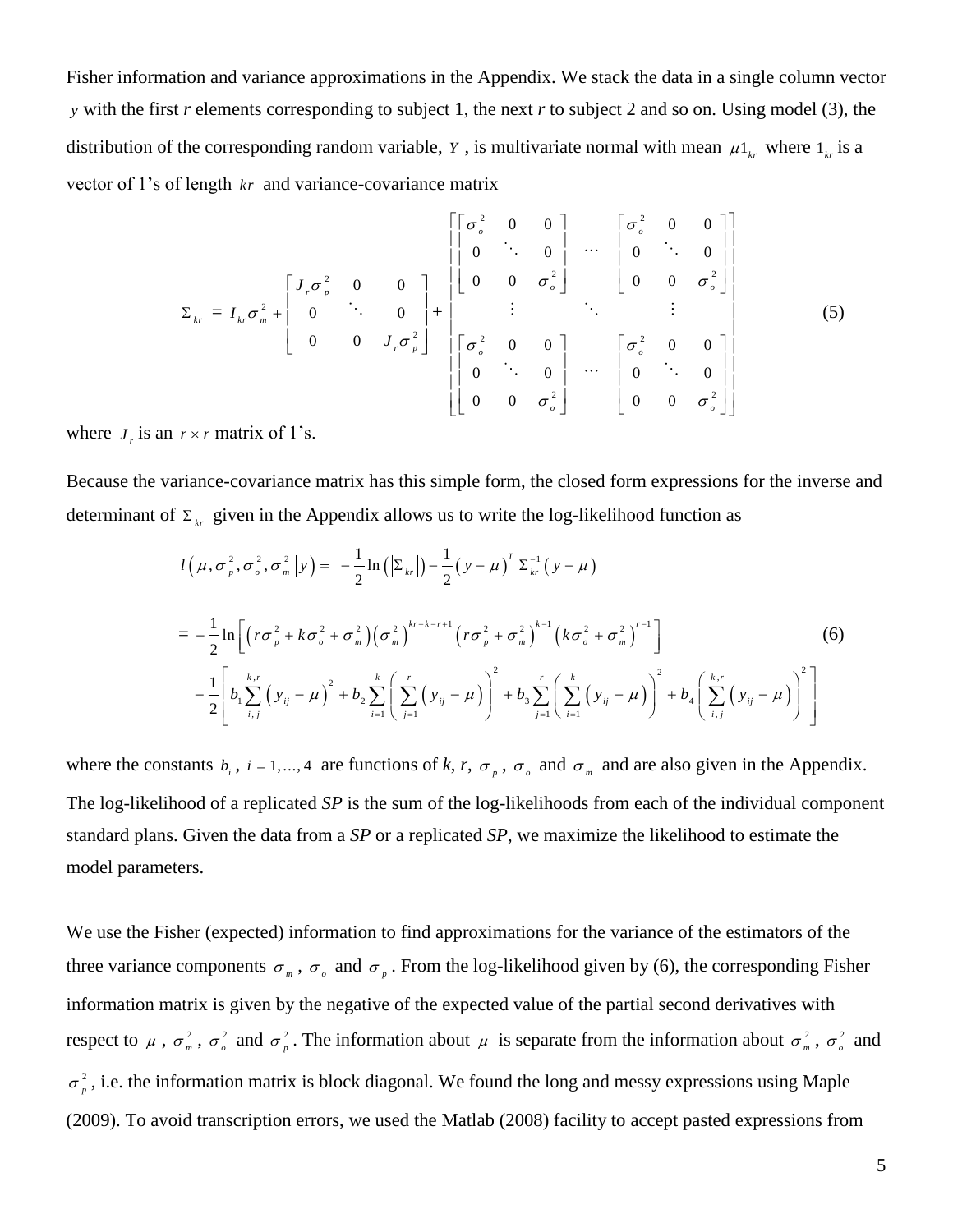Maple (2009). In the Appendix, we give the expected values of the sums of squares in (6) that involve the data.

Denoting the lower 3x3 matrix of Fisher information matrix as *F,* the approximation for the variancecovariance matrix of the MLEs of the parameters  $(\sigma_m^2, \sigma_o^2, \sigma_p^2)$  is given by  $F^{-1}$ . To find an approximation for the variance of the MLE of  $\rho$ , we use the delta method. The variance of the estimator of  $\rho$  is approximately  $D^T F^{-1}D$ , where *D* is the gradient vector  $\left[\frac{\partial \rho}{\partial \sigma_m^2}, \frac{\partial \rho}{\partial \sigma_o^2}, \frac{\partial \rho}{\partial \sigma_p^2}\right]$ . We provide Matlab (2008) code (http://www.bisrg.uwaterloo.ca/) for finding this variance approximation as a function of  $\sigma_{m}^{2}$  $\sigma_m^2$ ,  $\sigma_o^2$  and  $\sigma_p^2$  $\sigma_{_{p}}^{^{2}}$  .

#### **3. COMPARISON AND RESULTS**

In this section we compare *SP* and replicated *SP* plans with the same value of *N*, the total number of measurements, using the asymptotic standard deviation for the MLE where we assume  $k \geq 2$ ,  $r \geq 2$  to ensure we can estimate all the model parameters. In setting this constraint, we exclude the plans  $SP(k,1)^{b}$  and  $SP(1, r)^b$  that correspond to one-way designs.

We rank various plans by comparing the asymptotic standard deviation of the ML estimators. We start by reporting part of the results of an extensive simulation where we compared the approximations of the standard errors based on the Fisher information to those produced by simulation. We also examined the bias of the estimators which are asymptotically unbiased when both the number of raters and subjects goes to infinity. For example, we compared simulated and asymptotic results for  $SP(2,2)$ <sup>15</sup> and  $SP(10,6)$  over a range of values for the underlying parameters. Both of these plans require a total of 60 measurements and  $SP(2,2)^{15}$  uses 30 subjects and 30 raters. Without loss of generality, we set  $\sigma_m^2$  $\sigma_m^2 + \sigma_o^2 + \sigma_p^2$  $\sigma_p^2 = 1$ . For each simulation, we used 10,000 trials.

In Table 1, we see, for the cases reported, that the information-based and simulated standard errors for the MLEs are very close. In all cases, the MLEs have a negative bias that is smaller and negligible for the replicated plan. This bias is a well known problem with maximum likelihood estimation based on model (4) (Swallow and Monahan, 1984).

More generally, for a wide variety of standard and replicated plans with different *k* and *r,* the informationbased approximations and simulated standard errors are very close as long as the total number of subjects and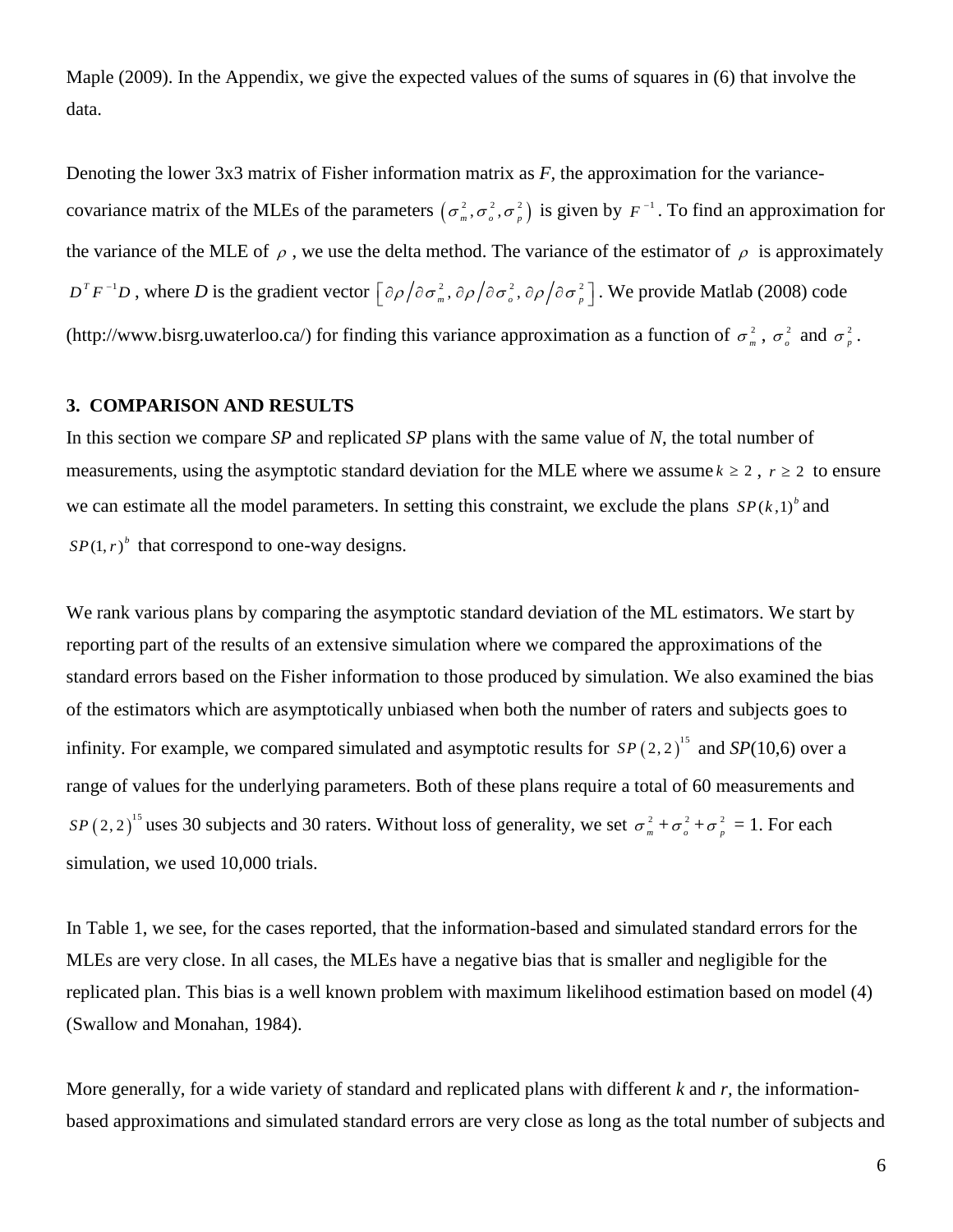raters is reasonably large. In this case, for the replicated plans, the biases are negligible. We conclude that we can use the information-based approximations of the standard error as a basis for comparing various plans. For the remainder of the paper, we refer to this approximation as the standard error.

|            |                                |                   | $SP(2,2)^{15}$ |        |            | SP(10,6)                                       |              |              |        |  |
|------------|--------------------------------|-------------------|----------------|--------|------------|------------------------------------------------|--------------|--------------|--------|--|
|            | $\overline{c}$<br>$\sigma_m^-$ | 2<br>$\sigma_{o}$ | $\sigma_p^2$   | $\rho$ |            | $\overline{2}$<br>$\sigma$<br>$\boldsymbol{m}$ | $\sigma_o^2$ | $\sigma_p^2$ | $\rho$ |  |
| True       | 0.45                           | 0.05              | 0.5            | 0.5    | True       | 0.45                                           | 0.05         | 0.5          | 0.5    |  |
| Sim. mean  | 0.426                          | 0.074             | 0.475          | 0.474  | Sim. mean  | 0.448                                          | 0.048        | 0.455        | 0.450  |  |
| Sim. SE    | 0.138                          | 0.090             | 0.200          | 0.145  | Sim. SE    | 0.09<br>2                                      | 0.052        | 0.251        | 0.146  |  |
| Approx. SE | 0.161                          | 0.123             | 0.204          | 0.137  | Approx. SE | 0.095                                          | 0.061        | 0.261        | 0.143  |  |
| True       | 0.125                          | 0.125             | 0.75           | 0.75   | True       | 0.125                                          | 0.125        | 0.75         | 0.75   |  |
| Sim. mean  | 0.125                          | 0.125             | 0.726          | 0.733  | Sim. mean  | 0.125                                          | 0.117        | 0.689        | 0.713  |  |
| Sim. SE    | 0.045                          | 0.072             | 0.224          | 0.091  | Sim. SE    | 0.026                                          | 0.080        | 0.333        | 0.119  |  |
| Approx. SE | 0.046                          | 0.071             | 0.227          | 0.083  | Approx. SE | 0.026                                          | 0.087        | 0.352        | 0.112  |  |
| True       | 0.01                           | 0.09              | 0.9            | 0.9    | True       | 0.01                                           | 0.09         | 0.9          | 0.9    |  |
| Sim. mean  | 0.010                          | 0.089             | 0.868          | 0.891  | Sim. mean  | 0.010                                          | 0.086        | 0.823        | 0.879  |  |
| Sim. SE    | 0.004                          | 0.035             | 0.241          | 0.046  | Sim. SE    | 0.002                                          | 0.054        | 0.390        | 0.079  |  |
| Approx. SE | 0.004                          | 0.035             | 0.245          | 0.041  | Approx. SE | 0.002                                          | 0.057        | 0.409        | 0.067  |  |

Table 1: Simulated Biases and Standard Errors and Approximated Standard Errors

To find good plans for specified values of *N* , we looked at all possible standard and replicated plans. For a grid of values for  $\rho$  and  $\delta$ , we rank plans based on the standard error for the MLE of  $\rho$ . Not surprisingly, the best plan depends on the (unknown) parameter values. However, we found that the replicated  $SP(2,2)^{b}$ plan is either the best or close to the best plan when we constrain  $\rho$  to be greater than 0.5, i.e. when the measurement system is at least acceptable. We also found that unless  $\delta$  is close to 1 (i.e. when  $\sigma_o^2$  is small relative to  $\sigma_m^2$  $\sigma_m^2$ ), there is a replicated *SP* that is much better than the best *SP* for any particular choice of  $\rho$ and  $\delta$ . We summarize the results in Figures 1 and 2 by comparing the efficiency of the  $SP(2, 2)^{b}$  (*b*=15, 30) plan to a specific standard *SP* or the best *SP* for the given the values of  $\rho$  and  $\delta$ . We define efficiency as the ratio of standard errors (not variances, as is often done). The replicated *SP* is preferred if the efficiency is greater than 1.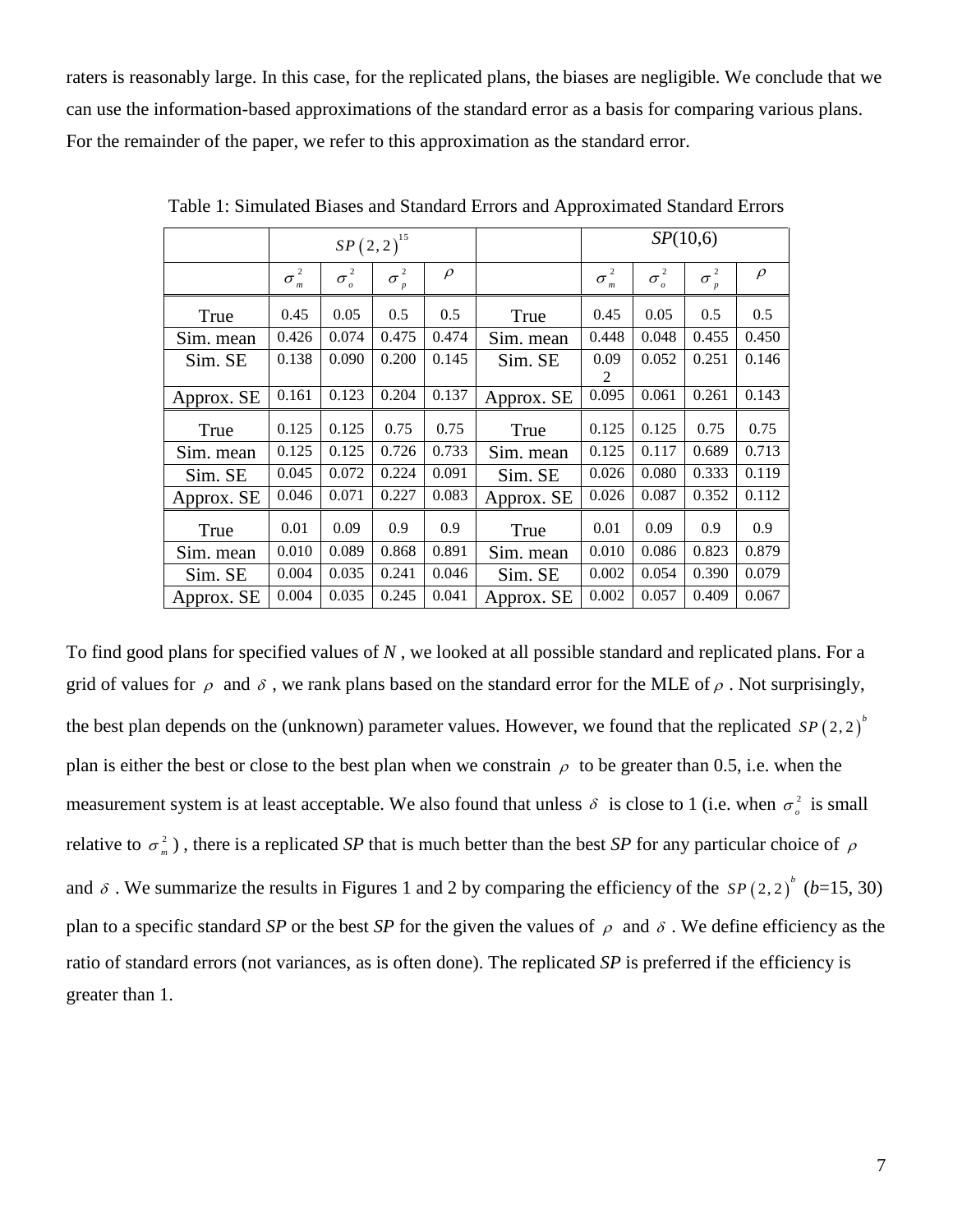

Figure 1: Efficiency of  $SP(2, 2)^{30}$  versus  $SP(20, 6)$  (left) and the best *SP* (right), *N*=120



Figure 2: Efficiency of  $SP(2,2)^{15}$  versus  $SP(10,6)$  (left) and the best *SP* (right), *N*=60

We see in Figures 1 and 2 that replicated plan  $SP(2,2)^{b}$  is substantially better at estimating  $\rho$  than is any standard plan. When  $\delta$  is small and  $\rho$  is large the gains are substantial. The standard and replicated plans have similar efficiency when  $\rho$  is small and  $\delta$  is large. We find similar results for other values of *b*.

To determine how many replicates of the *SP*(2,2) plan are required to give a desired standard error for the MLE of  $\rho$ , note that the Fisher information matrix for  $SP(2,2)^{^b}$  is *b* times the Fisher information for *SP*(2,2). And so the standard error of the MLE for  $SP(2,2)^{b}$  is the standard error for *SP*(2,2) divided by  $\sqrt{b}$ . In Figure 3, we plot contours of the standard error for  $SP(2,2)$  as a function of  $\rho$  and  $\delta$ . Note that for this plan, the standard error is sensitive to changes in  $\rho$  but not  $\delta$ .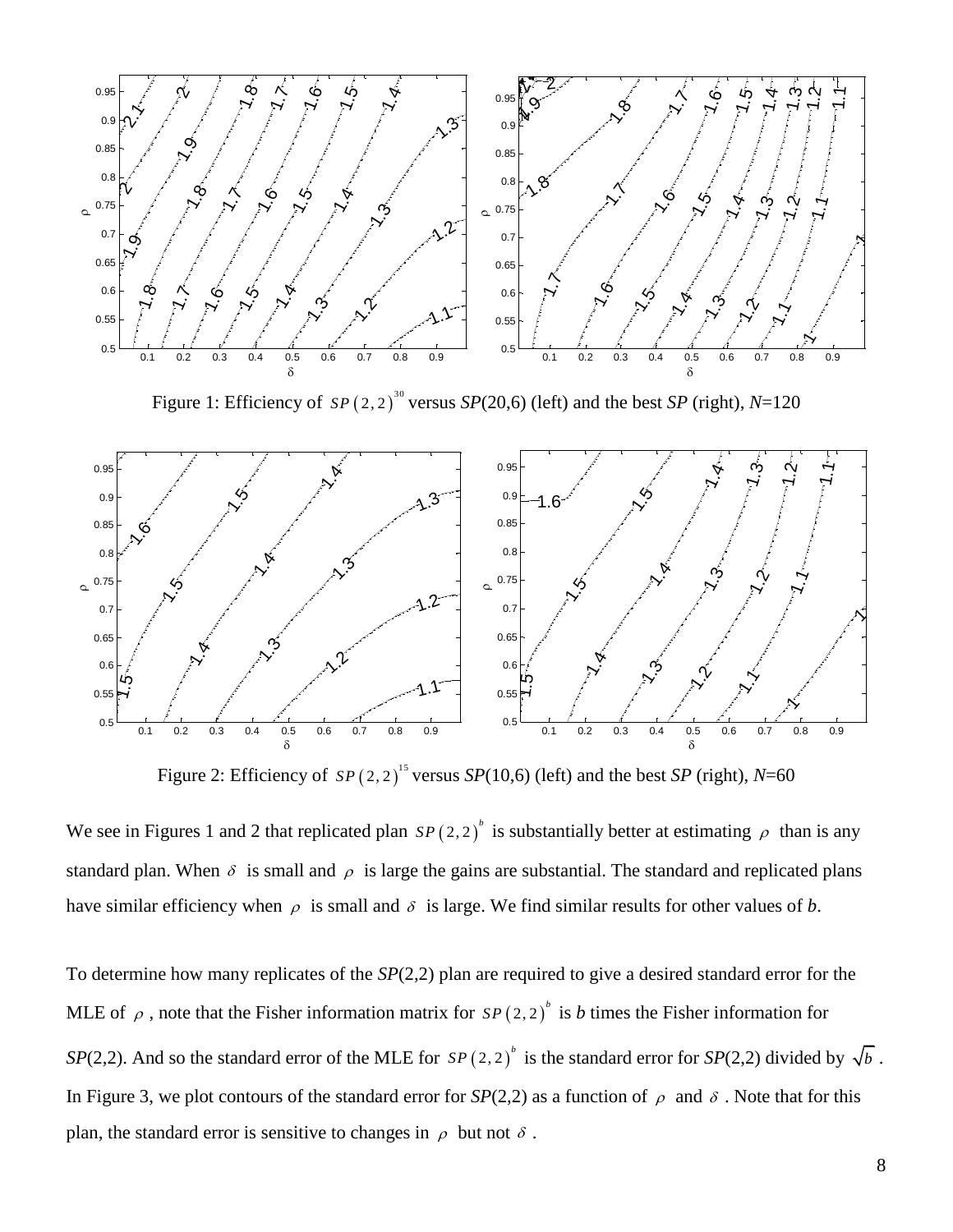

Figure 3: Contour Plot of the Standard Error of  $\hat{\rho}$  for  $SP(2,2)$ 

We illustrate the use of Figure 3 with the following example. Suppose we think  $\rho \approx 0.8$  and  $\delta \approx 0.5$ . We want to estimate  $\rho$  with a standard error of about 0.05. From Figure 3, the *SE* ( $\hat{\rho}$ ) for *SP*(2,2) is 0.27 when  $\rho = 0.8$  and  $\delta = 0.5$ . Then, solving  $0.27/\sqrt{b} = 0.05$  gives  $b = 29$ . The replicated plan  $SP(2,2)^{29}$  will provide the desired precision. This plan has 58 raters, 58 subjects and 116 measurements. We cannot safely apply the results in Figure 3 unless  $b > 15$  i.e. we have a least 60 measurements in total.

We stated that the primary goal of the assessment study is to estimate  $\rho$  and we recommend a replicated plan that is efficient in estimating the primary parameter. We can also look at  $\delta = \sigma_m^2 / (\sigma_m^2 + \sigma_o^2)$ , a parameter that describes the relative contribution of the rater to rater differences to the variation due to the entire measurement system. In Figure 4, we show contours of the standard error of  $\hat{\delta}$  for *SP*(2,2). We see that the standard error depends highly on  $\delta$  and not on  $\rho$ . We also note, not surprisingly, that *SP*(2,2) provides far less information about  $\delta$  than for  $\rho$ . For a plan with *b* copies of *SP*(2,2), the standard error of  $\hat{\delta}$  is  $1/\sqrt{b}$ times the value given by Figure 4.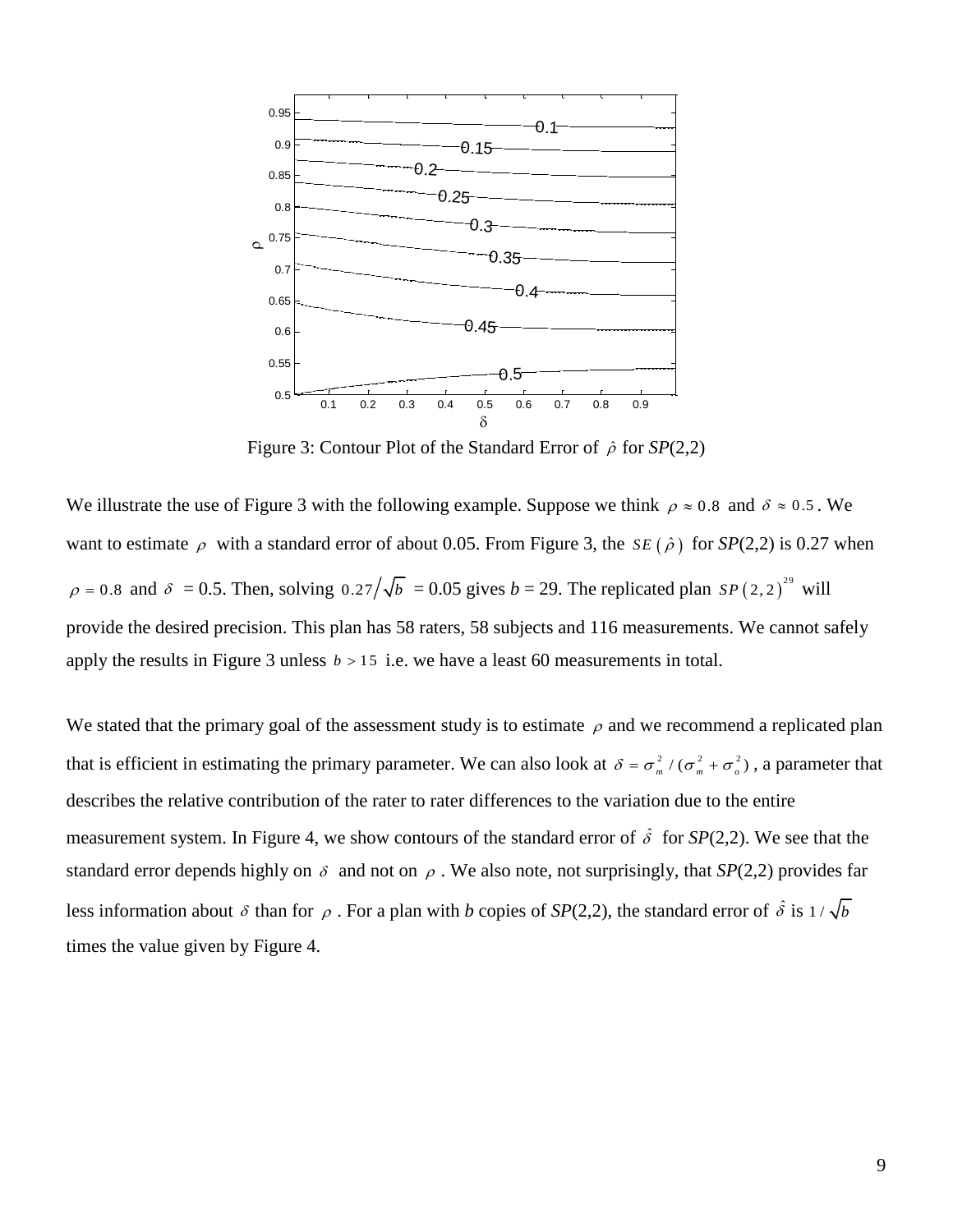

Figure 4: Contour Plot of the Standard Error of  $\hat{\delta}$  for  $SP(2,2)$ 

#### **4. A NUMERICAL EXAMPLE**

To illustrate the analysis of a replicated standard plan, we use data from the  $SP(2,2)^{10}$  shown in Table 2.

Note there are 20 subjects and 20 raters.

|                   | Replicate |      |      |      |      |      |      |      |      |      |      |      |                    |      |      |      |         |         |      |      |  |
|-------------------|-----------|------|------|------|------|------|------|------|------|------|------|------|--------------------|------|------|------|---------|---------|------|------|--|
|                   |           |      |      |      |      |      |      |      |      |      |      |      |                    |      |      |      |         |         |      | 10   |  |
| rater             |           | ∠    |      |      |      | b    |      | 8    | 9    | 10   | 11   | 12   | 13                 | 14   | 15   | 16   | 17      | 18      | 19   | 20   |  |
| First<br>subject  | 1.91      | 1.90 | 1.87 | 2.09 | 0.60 | 0.93 | 2.08 | 1.19 | 1.15 | 2.66 | 3.31 | 2.59 | $\vert 3.10 \vert$ | 2.31 | 3.28 | 3.15 | $-0.06$ | $-0.36$ | 1.31 | 1.62 |  |
| Second<br>subject | 2.22      | 2.28 | 0.11 | 0.08 | 2.98 | 2.65 | 4.79 | 3.92 | 2.34 | 2.96 | 0.68 | 0.14 | $\vert$ 4.32       | 3.64 | 1.94 | 1.13 | 2.76    | 2.60    | 0.01 | 0.17 |  |

Table 2: Example Data from a  $SP(2,2)^{10}$  Plan

The MLEs from this data are  $(\hat{\mu}, \hat{\sigma}_{m}^{2}, \hat{\sigma}_{\rho}^{2}, \hat{\sigma}_{p}^{2}) = (1.958, 0.047, 0.132, 1.479)$ . Thus, we have  $\hat{\rho} = 0.892$ . By substituting the estimates into the Fisher information, we get an approximate standard error for  $\hat{\rho}$  of 0.0512. Since  $\rho$  must lie between 0 and 1, it is best to derive the confidence interval on transformed scale. We have

found that the Fisher z-transform seems to work well. We let  $\theta = \frac{1}{2} \log \left( \frac{1}{2} \right)$ 2  $\left(1\right)$  $\rho$  $\rho$  $(1+\rho)$  $\left(\frac{1+\rho}{1-\rho}\right)$  then  $\frac{\partial \theta}{\partial \rho}$  $\rho$  $\partial$  $\partial$  $=\frac{1}{1-\frac{2}{x^2}}$ 1  $1-\rho$ and

 $SE(\hat{\theta}) = \frac{SE(\hat{\rho})}{2}$  $\partial \rho/\partial \theta$  $=\frac{SE(\hat{\rho})}{\hat{\rho}}$ 2  $\hat{c}$  $1-\hat{\rho}$ *SE*  $-\,\hat{\rho}$ . So, for instance, to derive approximate 95% confidence interval for  $\rho$ , we

translate to  $\theta$  scale and find the approximate 95% confidence interval on this scale using  $\hat{\theta} \pm 2SE(\hat{\theta})$ . Then,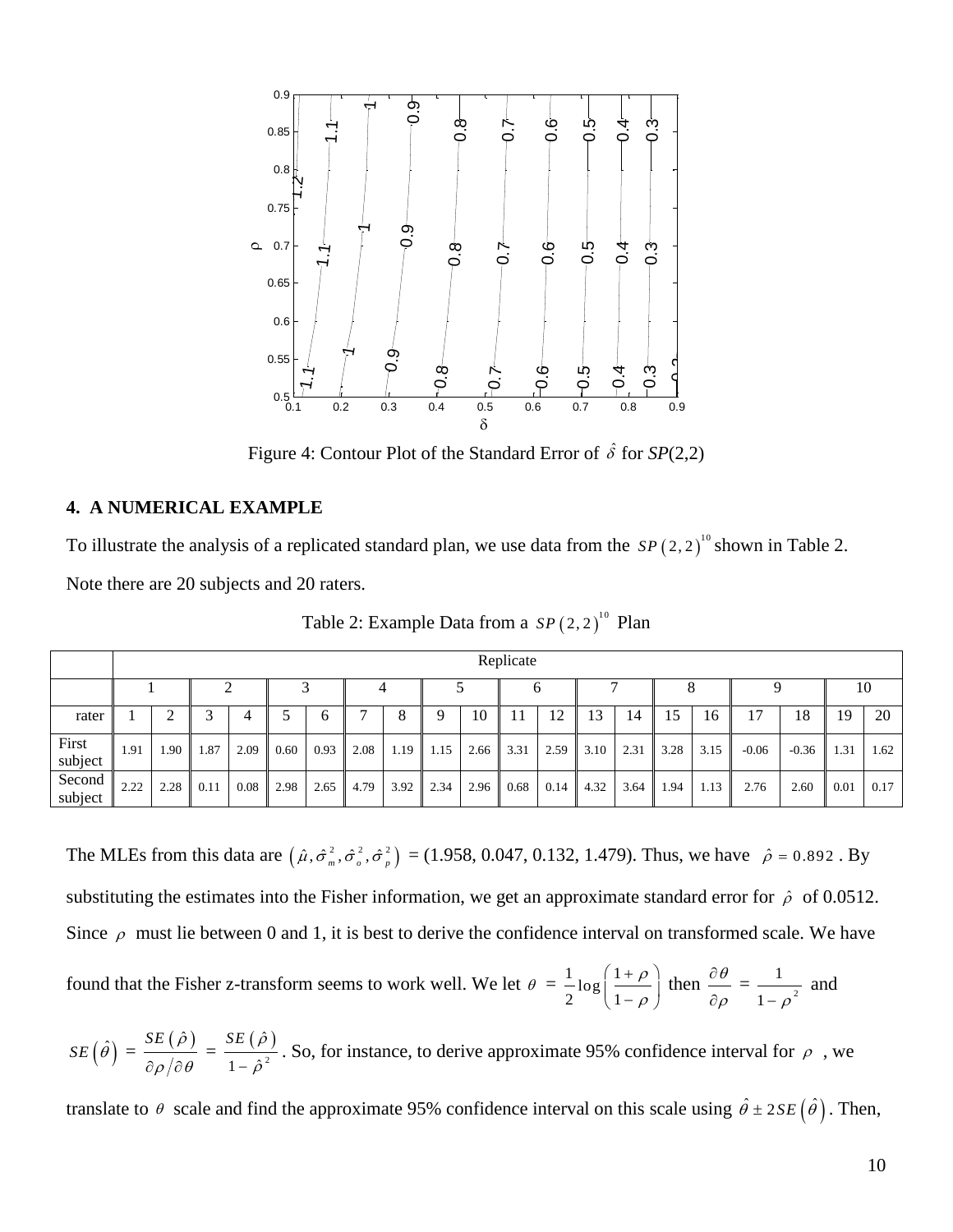we translate back to the  $\rho$  scale. In the example, using the transformation, we have  $\hat{\theta} = 1.43$  and  $SE(\hat{\theta}) =$ 0.2505. Thus, an approximate 95% confidence interval for  $\theta$  is 1.43 ± 0.5. Translating back to the  $\rho$  scale, we get the approximate 95% confidence interval (0.73, 0.96). In this case the confidence interval is wide because only 40 measurements were made. Matlab (2008) code to find the MLEs and the approximate standard errors is available at (http://www.bisrg.uwaterloo.ca/).

#### **5. REPLICATED PLANS WITH CONSTRAINTS**

In some contexts, there may be constraints on the number of raters or subjects available for the assessment. We let the maximum values be *R* and *K*. Because of limited subject tolerance or because it is not possible to subdivide the test material into more than a few specimens, there may be a maximum number *A* of measurements that can be made on any one subject (Walter *et al*. 1998). Similarly there may be a constraint on the number of subjects *B* any one rater can assess. The total number of measurements *N* satisfies the constraints  $N \leq RB$  and  $N \leq KA$ . The replicated *SP* plans proposed in this article are well suited to adapt to these sorts of constraints. A  $SP(k, r)^{b}$  plan uses *kb* subjects, *rb* raters and each subject is assessed only *r* times. By selecting *k*, *r* and *b* appropriately, we can find all replicated plans that satisfy the given constraints. Matlab (2008) code for comparing the efficiency of all replicated *SP*s satisfying the constraints is available on the web site http://www.bisrg.uwaterloo.ca/. The inputs to the program are the constraints *N, K, R, A* and *B* as well as initial guesses for  $\rho$  and  $\delta$ . If there is no limit to one of these design parameters, we set its value sufficiently high so that it has no impact. The program identifies all plans that satisfy the constraint including those with  $n > 1$ . Recall that *n* is the number of times each rater measures each subject. The feasible plans are ranked using the approximate standard error of the MLE of  $\rho$ 

Walter *et al*. (1998) give an example where there are at most *K=*30 subjects, at most *R=*20 raters and each rater can assess at most  $B = 6$  subjects. We know that  $N \le 120$ . There are 18 plans that satisfy the constraints with  $N = 120$ . Table 3 lists the four plans with smallest standard errors for  $\hat{\rho}$  when  $\rho = 0.9$  and  $\delta = 0.5$ . The single standard plan  $SP(6,20)$  satisfying the constraints has  $SE(\rho) = .0553$ . Note that there are plans with  $n > 1$  that are close to optimal.

We investigated  $SP(6, 4)^5$  over the range  $0.7 \le \rho \le 0.99$ ,  $0.1 \le \delta \le 0.9$  and found that it was uniformly the best plan satisfying the constraints with the smallest standard error for  $\rho$ .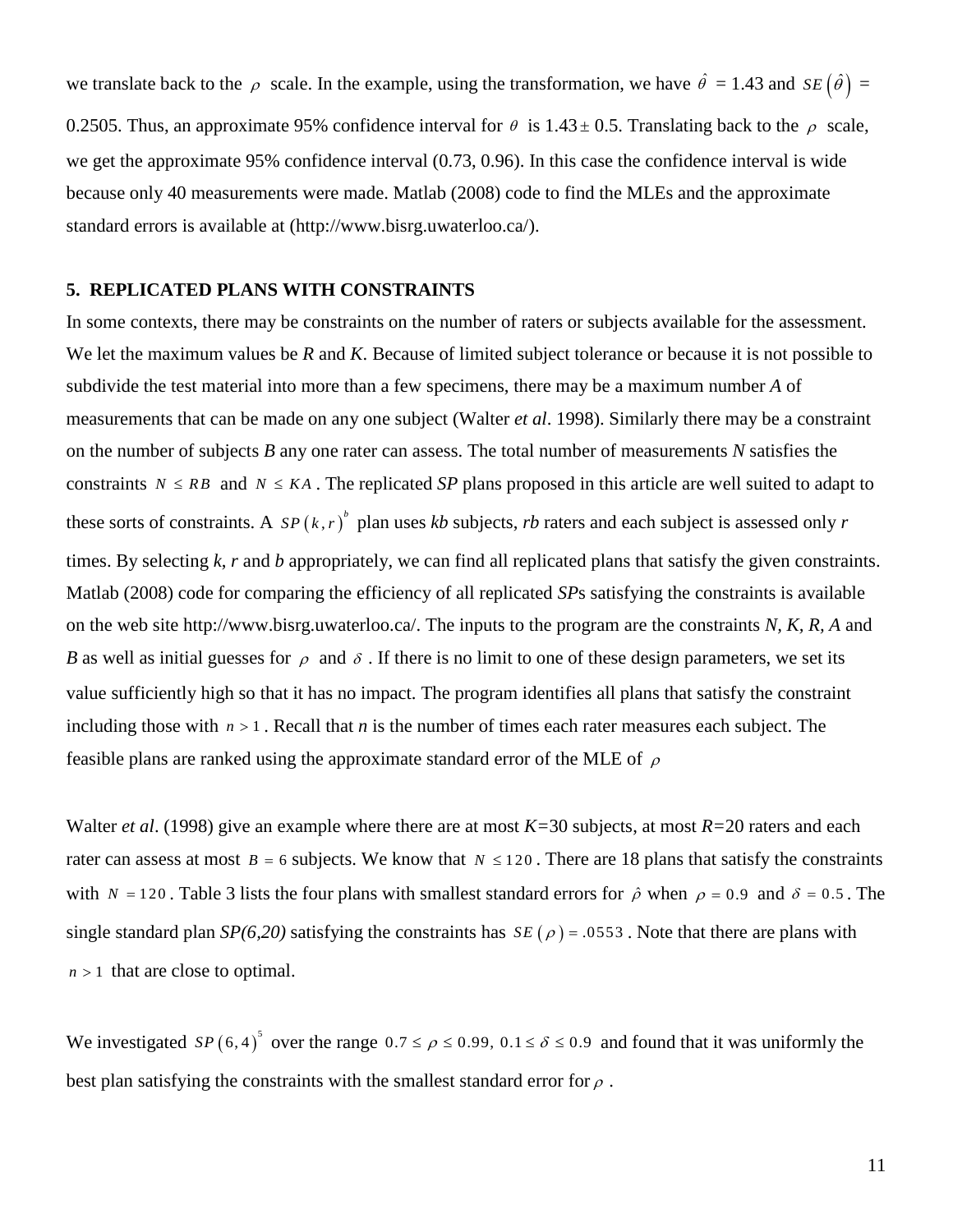|  | n |    |        |        | $SE(\sigma_m^2)$ $SE(\sigma_o^2)$ $SE(\sigma_p^2)$ $SE(\delta)$ $SE(\rho)$ |                         |                    |
|--|---|----|--------|--------|----------------------------------------------------------------------------|-------------------------|--------------------|
|  |   |    | 0.0082 | 0.0213 | 0.2386                                                                     | $\vert$ 0.1166   0.0315 |                    |
|  |   |    | 0.0079 | 0.0207 | 0.2654                                                                     | $\mid 0.1129$           | $\mid 0.0332 \mid$ |
|  |   | 10 | 0.0079 | 0.0260 | 0.2418                                                                     | 0.1380                  | 0.0350             |
|  |   | 10 | 0.0075 | 0.0261 | 0.2951                                                                     | 0.1374                  | 0.0389             |

Table 3: Best Four Plans Satisfying the Constraints

The  $SP(6, 4)^{5}$  is the plan recommended by Walter *et al.* (1998). Note however that here we are selecting this plan based on its properties using the appropriate model (4), not the one-way ANOVA model (5). The analysis with the incorrect model can yield substantial bias in the estimation of  $\rho$  when there are substantial rater to rater differences.

In the above example,  $SP(6, 4)$ <sup>5</sup> consists of replicates of  $SP(6, 4)$ , which is the smallest standard plan with a feasible value of *b* that meets the constraints and uses exactly  $N = 120$  measurements. We conjecture that this is generally true but cannot provide a proof. It is also interesting to note, for example, if  $R = K = 40$  and  $B = 6$ , the plan  $SP(3, 3)^{13}$  using 117 measurements produces a slightly smaller approximate standard error for  $\rho$  than does  $SP(6, 4)^5$  when  $\rho = 0.9$  and  $\delta = 0.5$  We suspect that higher powers of smaller standard plans are generally better because of the heuristic degrees of freedom argument presented earlier.

### **6. DISCUSSION AND SUMMARY**

In our search for good measurement assessment plans, we also considered other ways to augment the traditional plan. We tried plans with the structure  $SP(k, r) \times SP(s, 1)^b$  where *k* and *r* are small. In the augmented part, *b* different raters measure each measure different subjects once. This type of augmentation works well in the fixed rater effects case (Stevens *et al*. 2010) but with random rater effects, this structure never produced the best plan. More generally, we also considered augmented plans that consisted of a small *SP* together with any number of copies of another *SP* that could have different number of subjects and raters. For N fixed and some combinations of  $\rho$  and  $\delta$ , these augmented plans were somewhat better than the replicated *SP* we recommend in this paper. However, due to the additional complexity implementing the plan and the difficulty of scaling the plan to different total number of measurements we did not look at these plans any further.

For simplicity of exposition, we refer to raters throughout this paper. The results are also applicable where the measurement system is automated (i.e. there are no rater effects) but there is a population of measurement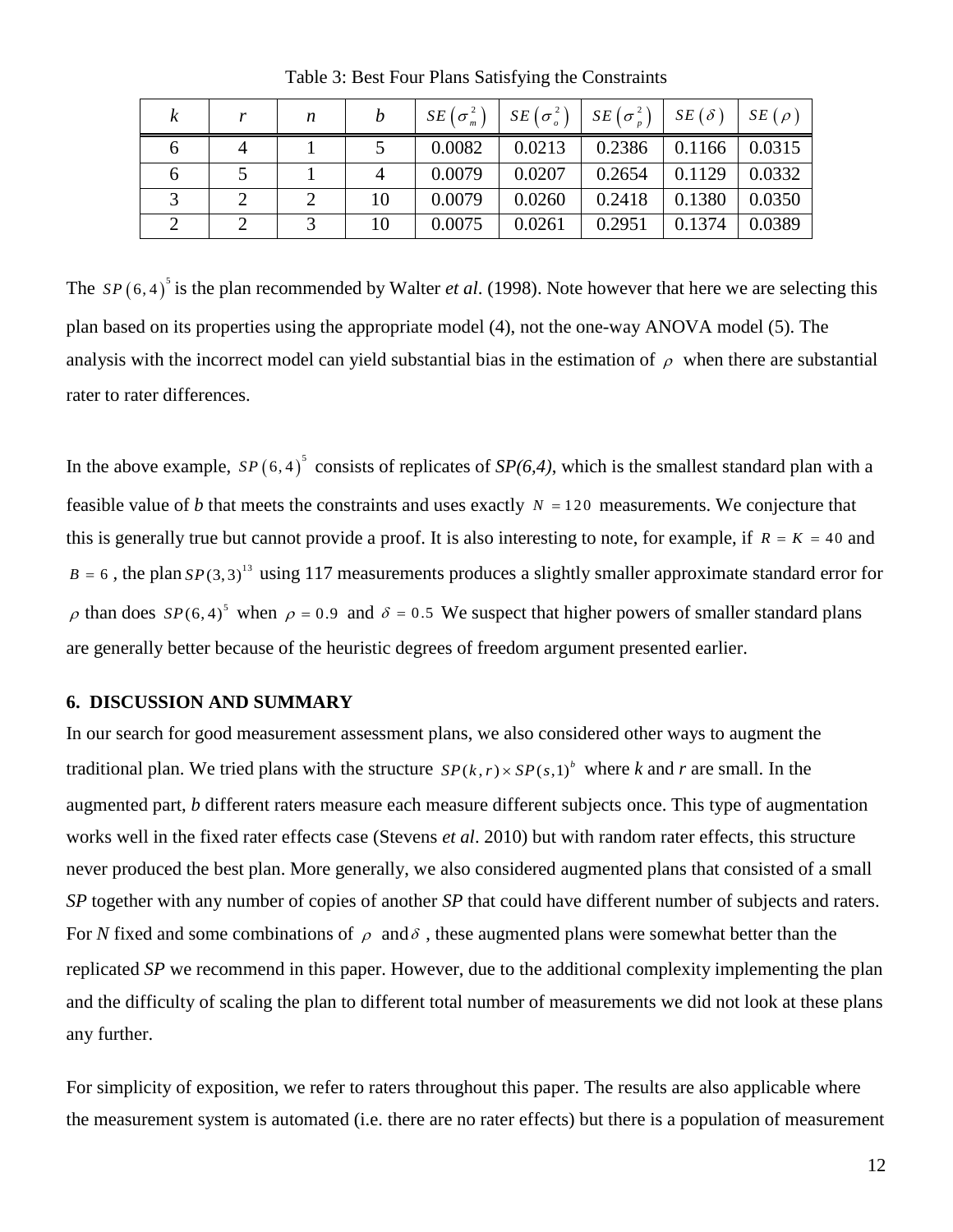devices. With model (1), we assume there is no interaction between subject and rater. That is, the effect of a particular rater is the same regardless of the subject. If, in fact, there is interaction so the effect of a rater changes from subject to subject, this extra variation is subsumed by *M.* It is not clear how this extra source of variation might change the results we have presented.

In summary, to assess the reliability of a measurement system where we assume raters are random effects and we ignore possible subject by rater interaction, we recommend a replicated standard plan as an improvement over the traditional plan. The replicated plan consists of many copies of the simple plan where two subjects are measured once by each of two raters. We showed that the replicated *SP* was more efficient for estimating  $\rho$ , the intraclass correlation coefficient, when  $\rho > 0.5$ , i.e. when the measurement system is reasonable. The replicated SP plan  $SP(2,2)^{b}$  has other advantages over the SP since each subject is measured only two times regardless of the value of *b*. If there are constraints on the number of subjects, raters and the number of times each subject can be measured or each rater measure, then we recommend investigating all feasible plans of the form  $SP(k, r)^b$ .

### **APPENDIX**

We can write the variance-covariance matrix given in  $(5)$  compactly as

$$
\Sigma_{kr} = I_{kr} \sigma_m^2 + (I_k \otimes J_r) \sigma_p^2 + (J_k \otimes I_r) \sigma_o^2
$$

where  $I_a$  is an  $a \times a$  identity matrix,  $J_a$  is an  $a \times a$  matrix of ones and  $\otimes$  is the Kronecker product. By direct multiplication, the inverse is

$$
\Sigma_{kr}^{-1} = I_{kr}b_1 + (I_k \otimes J_r)^2 + (J_k \otimes I_r)^2 + (J_{kr}b_3 + J_{kr}b_4)
$$

where the constants  $b_i$ ,  $i = 1, ..., 4$  are functions of  $k, r, \sigma_p^2$  $\sigma_p^2$ ,  $\sigma_o^2$  and  $\sigma_m^2$  $\sigma_{\binom{m}{m}}$ 

$$
b_1 = 1/\sigma_m^2, b_2 = -\frac{\sigma_p^2}{\sigma_m^2 (r\sigma_p^2 + \sigma_m^2)}, b_3 = -\frac{\sigma_o^2}{\sigma_m^2 (k\sigma_o^2 + \sigma_m^2)}
$$
  

$$
b_4 = \frac{\sigma_p^2 \sigma_o^2 (2\sigma_m^2 + r\sigma_p^2 + k\sigma_o^2)}{r^2 \sigma_p^4 \sigma_m^4 + 2r\sigma_m^6 \sigma_p^2 + k^2 \sigma_o^4 \sigma_m^4 + 2k\sigma_m^6 \sigma_o^2 + 3kr\sigma_m^4 \sigma_p^2 \sigma_o^2 + kr^2 \sigma_p^4 \sigma_o^2 \sigma_m^2 + k^2r\sigma_p^2 \sigma_o^4 \sigma_m^2 + \sigma_m^8}
$$

The determinant of  $\Sigma_{kr}$  is

$$
\left|\Sigma_{kr}\right| = \left(r\sigma_p^2 + k\sigma_o^2 + \sigma_m^2\right) \left(\sigma_m^2\right)^{kr-k-r+1} \left(r\sigma_p^2 + \sigma_m^2\right)^{k-1} \left(k\sigma_o^2 + \sigma_m^2\right)^{r-1}
$$